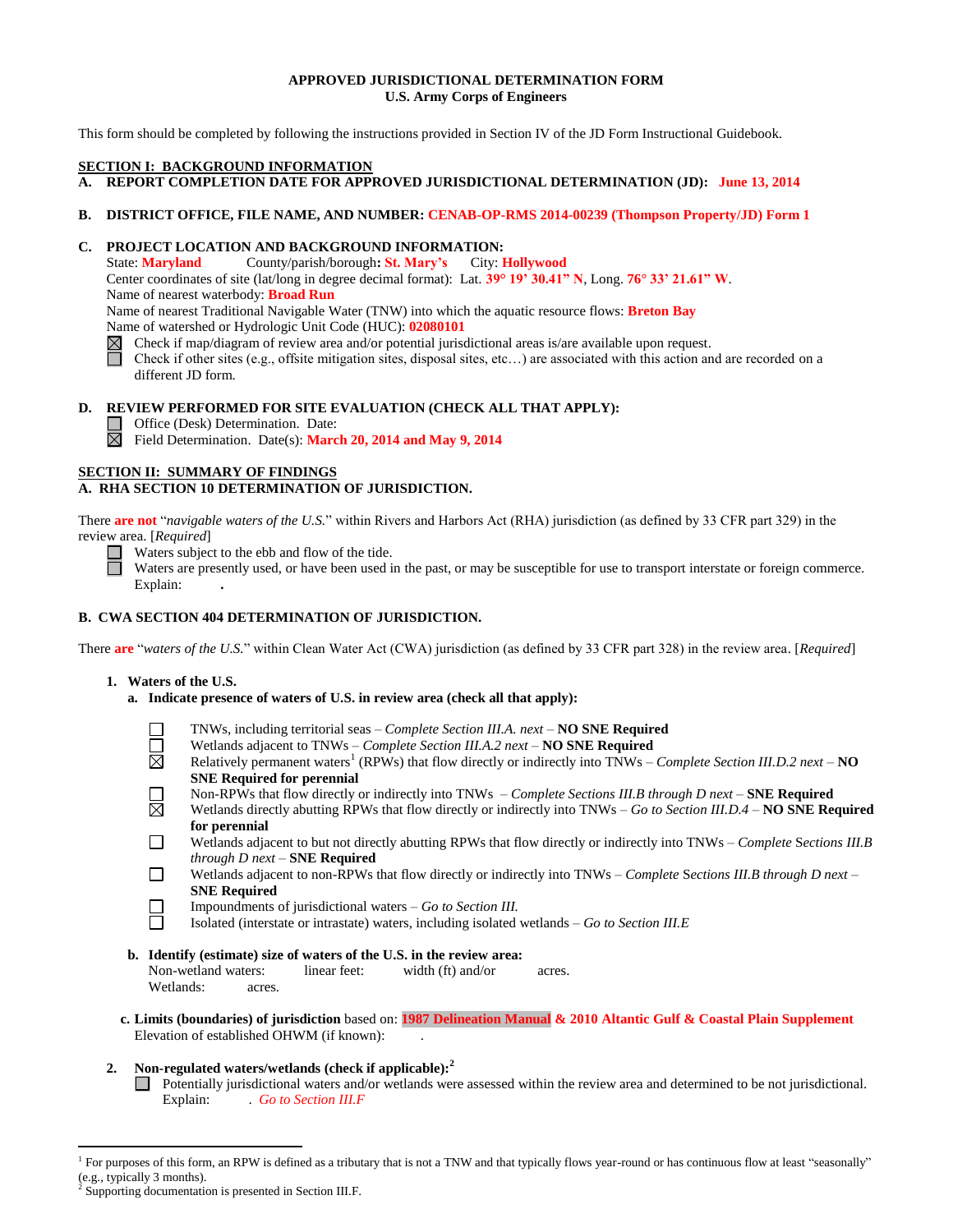### **SECTION III: CWA ANALYSIS**

#### **A. TNWs AND WETLANDS ADJACENT TO TNWs**

**The agencies will assert jurisdiction over TNWs and wetlands adjacent to TNWs. If the aquatic resource is a TNW, complete Section III.A.1 and Section III.D.1. only; if the aquatic resource is a wetland adjacent to a TNW, complete Sections III.A.1 and 2 and Section III.D.1.; otherwise, see Section III.B below**.

**1. TNW** 

Identify TNW: .

Summarize rationale supporting determination: .

#### **2. Wetland adjacent to TNW**

Summarize rationale supporting conclusion that wetland is "adjacent":

## **B. CHARACTERISTICS OF TRIBUTARY (THAT IS NOT A TNW) AND ITS ADJACENT WETLANDS (IF ANY):**

**This section summarizes information regarding characteristics of the tributary and its adjacent wetlands, if any, and it helps determine whether or not the standards for jurisdiction established under Rapanos have been met.** 

**The agencies will assert jurisdiction over non-navigable tributaries of TNWs where the tributaries are "relatively permanent waters" (RPWs), i.e. tributaries that typically flow year-round or have continuous flow at least seasonally (e.g., typically 3 months). A wetland that directly abuts an RPW is also jurisdictional. If the aquatic resource is not a TNW, but has year-round (perennial) flow, skip to Section III.D.2. If the aquatic resource is a wetland directly abutting a tributary with perennial flow, skip to Section III.D.4.** 

**A wetland that is adjacent to but that does not directly abut an RPW requires a significant nexus evaluation. Corps districts and EPA regions will include in the record any available information that documents the existence of a significant nexus between a relatively permanent tributary that is not perennial (and its adjacent wetlands if any) and a traditional navigable water, even though a significant nexus finding is not required as a matter of law.**

**If the waterbody<sup>3</sup> is not an RPW, or a wetland directly abutting an RPW, a JD will require additional data to determine if the waterbody has a significant nexus with a TNW. If the tributary has adjacent wetlands, the significant nexus evaluation must consider the tributary in combination with all of its adjacent wetlands. This significant nexus evaluation that combines, for analytical purposes, the tributary and all of its adjacent wetlands is used whether the review area identified in the JD request is the tributary, or its adjacent wetlands, or both. If the JD covers a tributary with adjacent wetlands, complete Section III.B.1 for the tributary, Section III.B.2 for any onsite wetlands, and Section III.B.3 for all wetlands adjacent to that tributary, both onsite and offsite. The determination whether a significant nexus exists is determined in Section III.C below.**

**1. Characteristics of non-TNWs that flow directly or indirectly into TNW**

**(i) General Area Conditions:** Watershed size: 1,177.4 **square miles** Drainage area**: 50 acres** Average annual rainfall: **47 inches** Average annual snowfall: **12 inches**

## **(ii) Physical Characteristics:**

 $\overline{a}$ 

(a) Relationship with TNW:  $\Box$  Tributary flows directly into TNW.  $\boxtimes$  Tributary flows through 2 tributaries before entering TNW.

Project waters are **10-15** river miles from TNW. Project waters are **1-2** river miles from RPW. Project waters are **2-5** aerial (straight) miles from TNW. Project waters are **1 (or less)** aerial (straight) miles from RPW. Project waters cross or serve as state boundaries. Explain: **N/A**.

Identify flow route to TNW<sup>4</sup>: The unnamed seasonal RPW flows into Broad Run, which flows in McIntosh Run and **into Breton Bay a tidally influenced traditionally navigable tributary of the Potomac River**. Tributary stream order, if known:

<sup>&</sup>lt;sup>3</sup> Note that the Instructional Guidebook contains additional information regarding swales, ditches, washes, and erosional features generally and in the arid West.

<sup>4</sup> Flow route can be described by identifying, e.g., tributary a, which flows through the review area, to flow into tributary b, which then flows into TNW.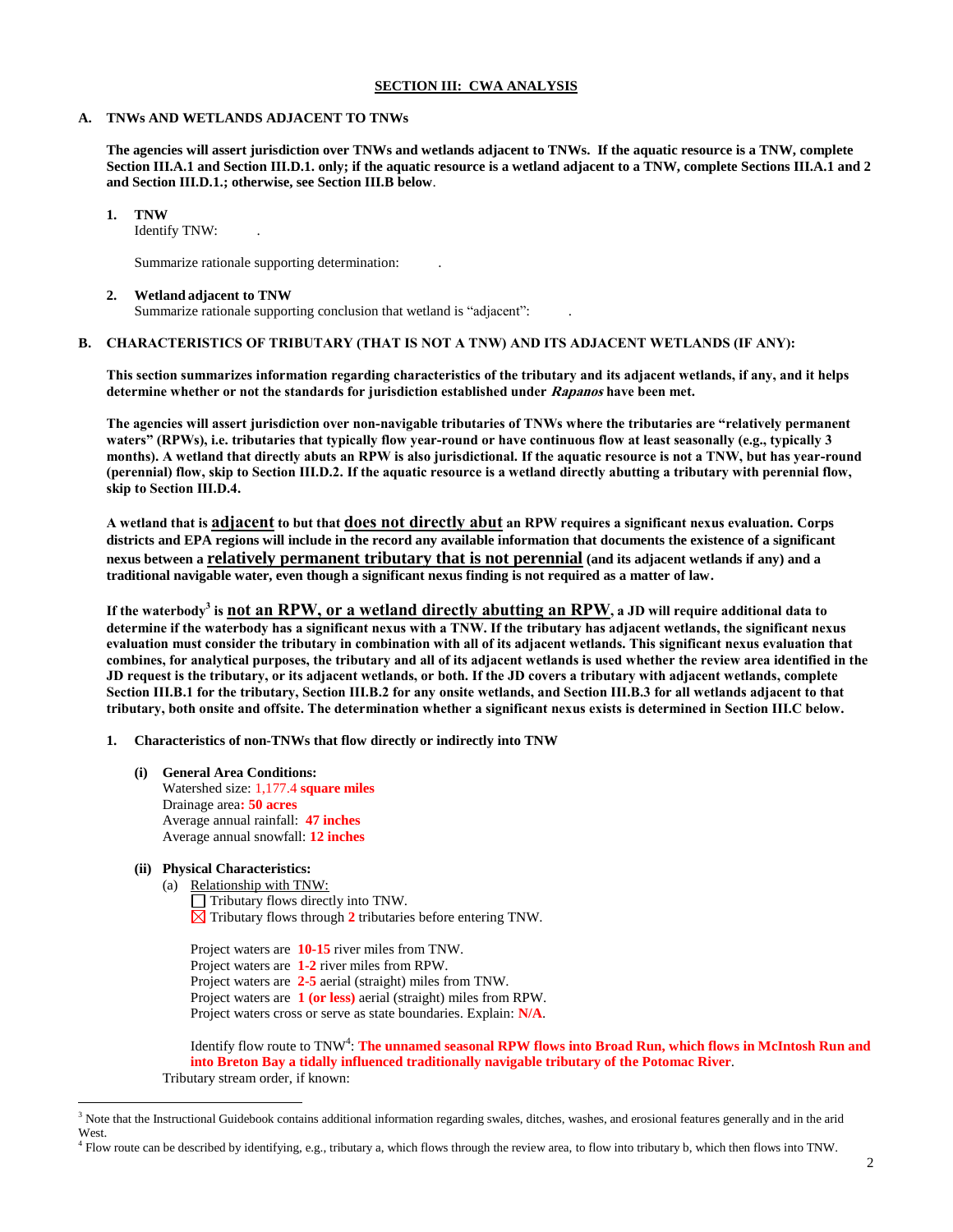(b) General Tributary Characteristics (check all that apply):

**Tributary** properties with respect to top of bank (estimate):

**Tributary** is:

 $\boxtimes$  Natural<br> $\Box$  Artificial (man-made). Explain:

Manipulated (man-altered). Explain: **A culvert for a farm access road was installed in the** 

# **tributary on the property.**

 $\overline{a}$ 

|       |                                                                 | Average width: $2 \text{ to } 3$ feet<br>Average depth:<br>feet<br>Average side slopes: 4:1 (or greater).                                                                                                                                                                                                                                                                                                                                                                                                                                                                                                                                                                                    |  |  |  |  |
|-------|-----------------------------------------------------------------|----------------------------------------------------------------------------------------------------------------------------------------------------------------------------------------------------------------------------------------------------------------------------------------------------------------------------------------------------------------------------------------------------------------------------------------------------------------------------------------------------------------------------------------------------------------------------------------------------------------------------------------------------------------------------------------------|--|--|--|--|
|       |                                                                 | Primary tributary substrate composition (check all that apply):<br>$\boxtimes$ Silts<br>$\boxtimes$ Sands<br>Concrete<br>Cobbles<br>Gravel<br>Muck<br>Bedrock<br>Vegetation. Type/% cover:<br>Other. Explain:                                                                                                                                                                                                                                                                                                                                                                                                                                                                                |  |  |  |  |
|       |                                                                 | Tributary condition/stability [e.g., highly eroding, sloughing banks]. Explain: The stream banks are stable. Nontidal<br>wetlands directly abut the stream bank provide water storage capacity during high flow events. In addition, wetland vegetation<br>along the banks provides stabilization.<br>Presence of run/riffle/pool complexes. Explain:<br>Tributary geometry: Meandering<br>Tributary gradient (approximate average slope):<br>$\%$                                                                                                                                                                                                                                           |  |  |  |  |
|       |                                                                 | $(c)$ Flow:<br>Tributary provides for: Seasonal flow<br>Estimate average number of flow events in review area/year: 11-20<br>Describe flow regime: Flow regime is seasonally intermittent. The tributary flows for 3 months or more of the                                                                                                                                                                                                                                                                                                                                                                                                                                                   |  |  |  |  |
| year. |                                                                 | Other information on duration and volume:                                                                                                                                                                                                                                                                                                                                                                                                                                                                                                                                                                                                                                                    |  |  |  |  |
|       | Surface flow is: <b>Discrete and confined.</b> Characteristics: |                                                                                                                                                                                                                                                                                                                                                                                                                                                                                                                                                                                                                                                                                              |  |  |  |  |
|       |                                                                 | Subsurface flow: <b>Unknown</b> . Explain findings:<br>$\Box$ Dye (or other) test performed:                                                                                                                                                                                                                                                                                                                                                                                                                                                                                                                                                                                                 |  |  |  |  |
|       |                                                                 | Tributary has (check all that apply):<br>$\boxtimes$ Bed and banks<br>$\boxtimes$ OHWM <sup>5</sup> (check all indicators that apply):<br>$\boxtimes$ clear, natural line impressed on the bank<br>the presence of litter and debris<br>destruction of terrestrial vegetation<br>changes in the character of soil<br>$\boxtimes$ shelving<br>the presence of wrack line<br>$\boxtimes$ vegetation matted down, bent, or absent<br>sediment sorting<br>leaf litter disturbed or washed away<br>scour<br>sediment deposition<br>multiple observed or predicted flow events<br>water staining<br>abrupt change in plant community<br>other (list):<br>Discontinuous OHWM. <sup>6</sup> Explain: |  |  |  |  |
|       |                                                                 | If factors other than the OHWM were used to determine lateral extent of CWA jurisdiction (check all that apply):<br>High Tide Line indicated by:<br>Mean High Water Mark indicated by:<br>$\Box$ oil or scum line along shore objects<br>survey to available datum;<br>fine shell or debris deposits (foreshore)<br>physical markings;<br>physical markings/characteristics<br>vegetation lines/changes in vegetation types.<br>tidal gauges<br>other (list):                                                                                                                                                                                                                                |  |  |  |  |
|       |                                                                 | (iii) Chemical Characteristics:<br>Characterize tributary (e.g., water color is clear, discolored, oily film; water quality; general watershed characteristics, etc.)                                                                                                                                                                                                                                                                                                                                                                                                                                                                                                                        |  |  |  |  |

Characterize tributary (e.g., water color is clear, discolored, oily film; water quality; general watershed characteristics, etc.). Explain: .Water flowing through the tributary was clear and visibly flowing on the date of the site inspection.

<sup>&</sup>lt;sup>5</sup>A natural or man-made discontinuity in the OHWM does not necessarily sever jurisdiction (e.g., where the stream temporarily flows underground, or where the OHWM has been removed by development or agricultural practices). Where there is a break in the OHWM that is unrelated to the waterbody's flow regime (e.g., flow over a rock outcrop or through a culvert), the agencies will look for indicators of flow above and below the break. 6 Ibid.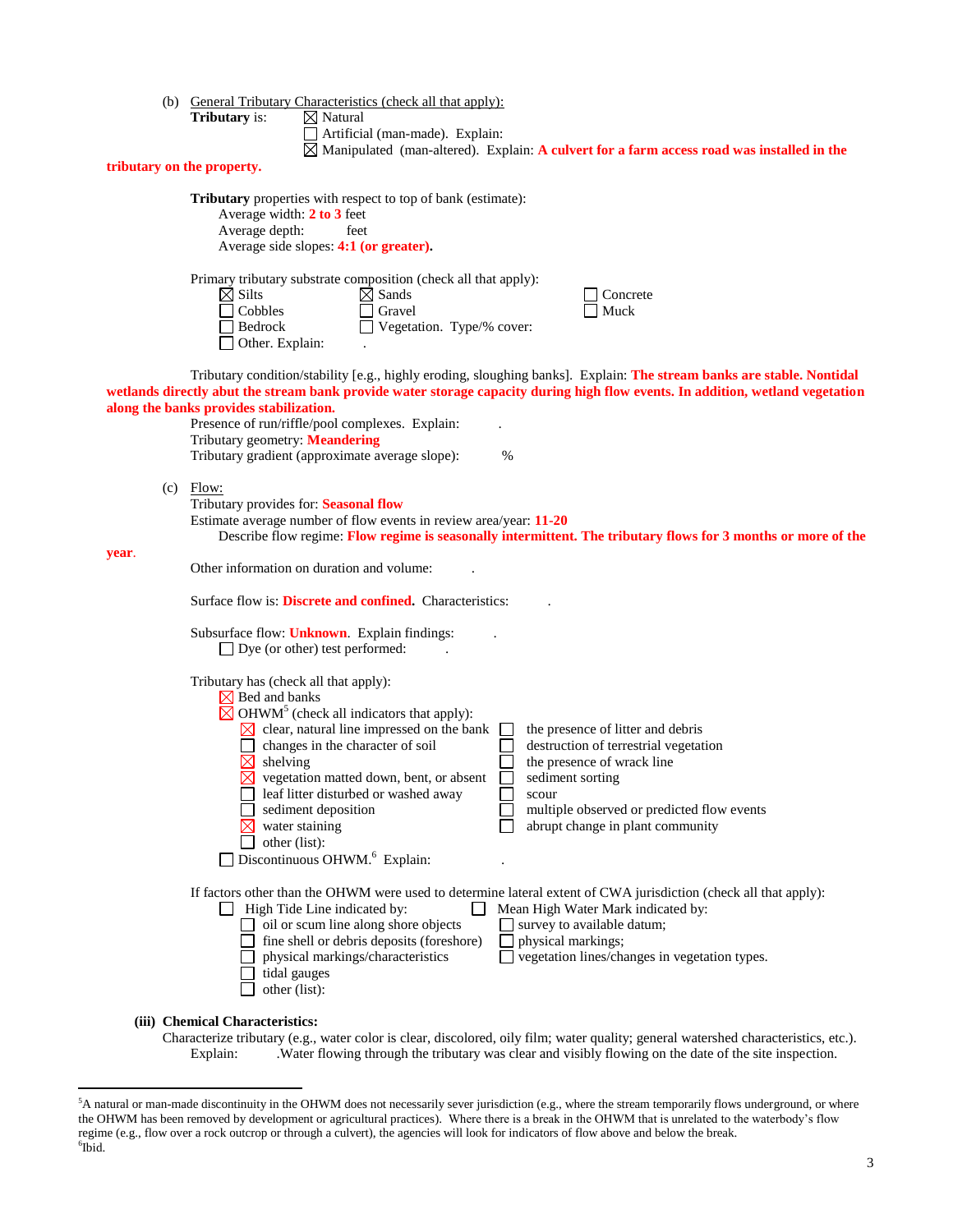Identify specific pollutants, if known: .

## **(iv) Biological Characteristics. Channel supports (check all that apply):**

- $\Box$  Riparian corridor. Characteristics (type, average width):
- Wetland fringe. Characteristics: **The tributary runs through a 5-acre nontidal forested wetland**.
- $\overline{\Box}$  Habitat for:
	- Federally Listed species. Explain findings: .
	- Fish/spawn areas. Explain findings:
	- Other environmentally-sensitive species. Explain findings: .
	- Aquatic/wildlife diversity. Explain findings: **Spring peepers were heard during the site inspection in March**

**2014. The channel and adjacent wetlands provide spawning, nursery and foraging habitat for reptiles, amphibians, and some insect species**.

#### **2. Characteristics of wetlands adjacent to non-TNW that flow directly or indirectly into TNW**

- **(i) Physical Characteristics:**
	- (a) General Wetland Characteristics:
		- Properties:

Wetland size: **5** acres

Wetland type. Explain: **Palustrine Forested wetland**.

Wetland quality. Explain: **The wetland has high plant diversity and is dominated by Pin oak, sweet gum, red maple, and American Holly**.

Project wetlands cross or serve as state boundaries. Explain: .

(b) General Flow Relationship with Non-TNW:

Flow is: **Intermittent flow**. Explain: **There are braided flow patterns throughout the wetland and an intermittent stream flows through the wetland area**.

> Surface flow is**: Discrete**  Characteristics: .

Subsurface flow: **Unknown**. Explain findings: . Dye (or other) test performed:

- (c) Wetland Adjacency Determination with Non-TNW:
	- $\overline{\times}$  Directly abutting

Not directly abutting

- Discrete wetland hydrologic connection. Explain:
- Ecological connection. Explain:
- $\Box$  Separated by berm/barrier. Explain:

### (d) Proximity (Relationship) to TNW

Project wetlands are **10-15** river miles from TNW. Project waters are **2-5** aerial (straight) miles from TNW. Flow is from: **Wetland to navigable waters.** Estimate approximate location of wetland as within the **50 - 100-year** floodplain.

### **(ii) Chemical Characteristics:**

Characterize wetland system (e.g., water color is clear, brown, oil film on surface; water quality; general watershed characteristics; etc.). Explain: **Water in wetland was clear within the channel and flow within the wetland is intermittent. Nontidal forested wetland had a diversity of Fac and FacW species, including mature individuals.** Identify specific pollutants, if known: .

### **(iii) Biological Characteristics. Wetland supports (check all that apply):**

- $\boxtimes$  Riparian buffer. Characteristics (type, average width):
- Vegetation type/percent cover. Explain:
- $\Box$  Habitat for:
	- Federally Listed species. Explain findings: .
	- $\hfill\Box$  Fish/spawn areas. Explain findings:
	- $\Box$  Other environmentally-sensitive species. Explain findings:

Aquatic/wildlife diversity. Explain findings: **Spring peepers were heard during the site inspection in March 2014. The channel and adjacent wetlands provide spawning, nursery and foraging habitat for reptiles, amphibians, and some insect species**.

- **3. Characteristics of all wetlands adjacent to the tributary (if any)** 
	- All wetland(s) being considered in the cumulative analysis: **1**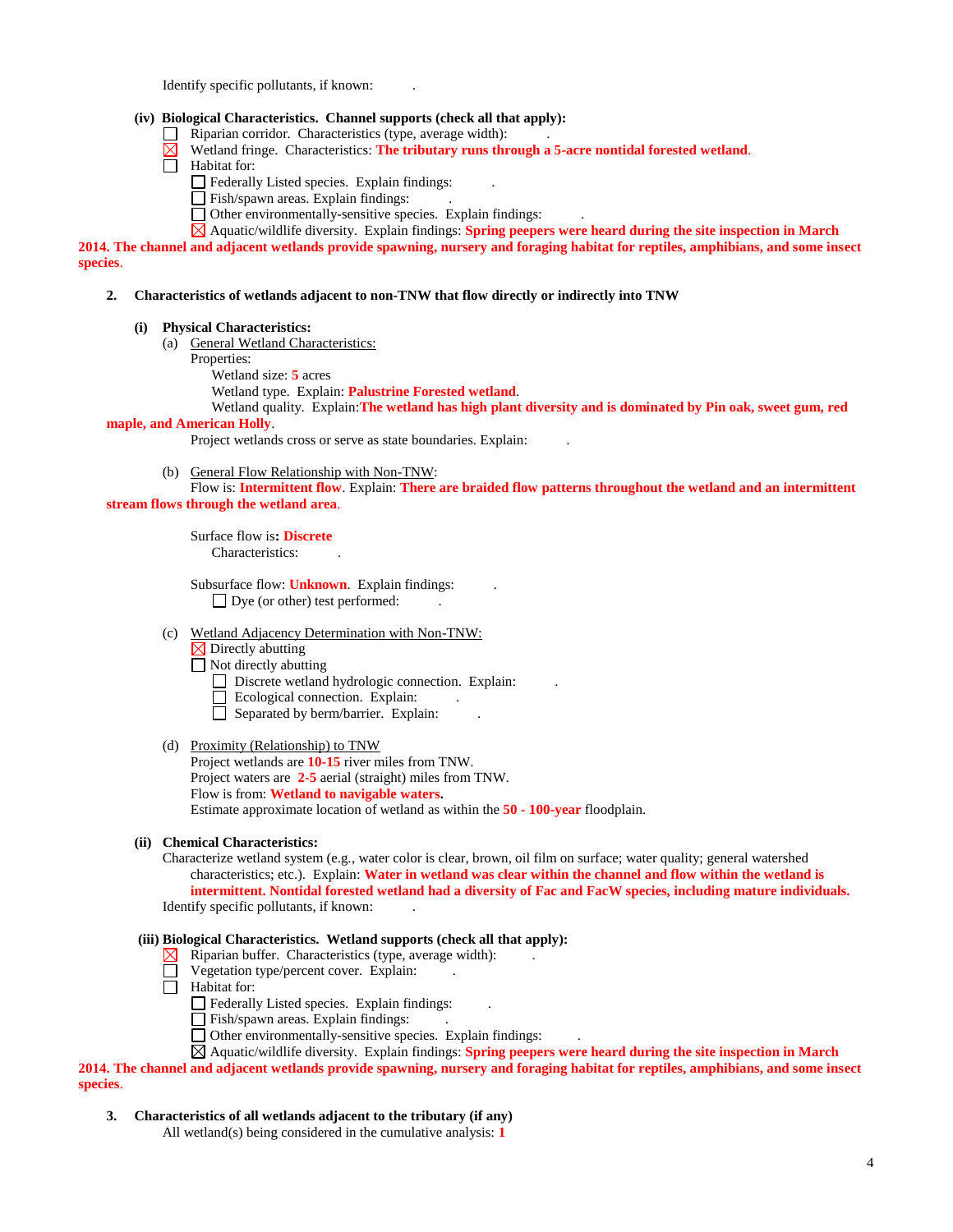Approximately ( **5** ) acres in total are being considered in the cumulative analysis. For each wetland, specify the following:

| Directly abuts? $(Y/N)$ | Size (in acres) | Directly abuts? $(Y/N)$ | Size (in acres) |
|-------------------------|-----------------|-------------------------|-----------------|
| Wetland 1               |                 |                         |                 |

Summarize overall biological, chemical and physical functions being performed: **The 5 acre palustrine forested wetland provides increased sediment storage capacity, filters out pollutants through uptake, and provides habitat for aquatic wildlife such as spring peepers and other reptiles and amphibians. The wooded area also provided habitat for transient species such as deer who may utilize the stream for drinking and utilize the forest for foraging and shelter.**

## **C. SIGNIFICANT NEXUS DETERMINATION**

**A significant nexus analysis will assess the flow characteristics and functions of the tributary itself and the functions performed by any wetlands adjacent to the tributary to determine if they significantly affect the chemical, physical, and biological integrity of a TNW. For each of the following situations, a significant nexus exists if the tributary, in combination with all of its adjacent wetlands, has more than a speculative or insubstantial effect on the chemical, physical and/or biological integrity of a TNW. Considerations when evaluating significant nexus include, but are not limited to the volume, duration, and frequency of the flow of water in the tributary and its proximity to a TNW, and the functions performed by the tributary and all its adjacent wetlands. It is not appropriate to determine significant nexus based solely on any specific threshold of distance (e.g. between a tributary and its adjacent wetland or between a tributary and the TNW). Similarly, the fact an adjacent wetland lies within or outside of a floodplain is not solely determinative of significant nexus.** 

#### **Draw connections between the features documented and the effects on the TNW, as identified in the** *Rapanos* **Guidance and discussed in the Instructional Guidebook. Factors to consider include, for example:**

- Does the tributary, in combination with its adjacent wetlands (if any), have the capacity to carry pollutants or flood waters to TNWs, or to reduce the amount of pollutants or flood waters reaching a TNW?
- Does the tributary, in combination with its adjacent wetlands (if any), provide habitat and lifecycle support functions for fish and other species, such as feeding, nesting, spawning, or rearing young for species that are present in the TNW?
- Does the tributary, in combination with its adjacent wetlands (if any), have the capacity to transfer nutrients and organic carbon that support downstream foodwebs?
- Does the tributary, in combination with its adjacent wetlands (if any), have other relationships to the physical, chemical, or biological integrity of the TNW?

### **Note: the above list of considerations is not inclusive and other functions observed or known to occur should be documented below:**

- **1. Significant nexus findings for non-RPW that has no adjacent wetlands and flows directly or indirectly into TNWs.** Explain findings of presence or absence of significant nexus below, based on the tributary itself, then go to Section III.D: .
- **2. Significant nexus findings for non-RPW and its adjacent wetlands, where the non-RPW flows directly or indirectly into TNWs.** Explain findings of presence or absence of significant nexus below, based on the tributary in combination with all of its adjacent wetlands, then go to Section III.D: .
- **3. Significant nexus findings for wetlands adjacent to an RPW but that do not directly abut the RPW.** Explain findings of presence or absence of significant nexus below, based on the tributary in combination with all of its adjacent wetlands, then go to Section III.D:

## **D. DETERMINATIONS OF JURISDICTIONAL FINDINGS. THE SUBJECT WATERS/WETLANDS ARE (CHECK ALL THAT APPLY):**

- **1. TNWs and Adjacent Wetlands.** Check all that apply and provide size estimates in review area: TNWs: linear feet width (ft), Or, acres. Wetlands adjacent to TNWs: acres.
- **2. RPWs that flow directly or indirectly into TNWs.**
	- Tributaries of TNWs where tributaries typically flow year-round are jurisdictional. Provide data and rationale indicating that tributary is perennial: .
	- **Tributaries of TNW where tributaries have continuous flow "seasonally" (e.g., typically three months each year) are jurisdictional. Data supporting this conclusion is provided at Section III.B. Provide rationale indicating that tributary flows seasonally: .**

Provide estimates for jurisdictional waters in the review area (check all that apply):

- $\boxtimes$  Tributary waters: **900** linear feet **2 to 3** width (ft).
- Other non-wetland waters: acres.

Identify type(s) of waters: .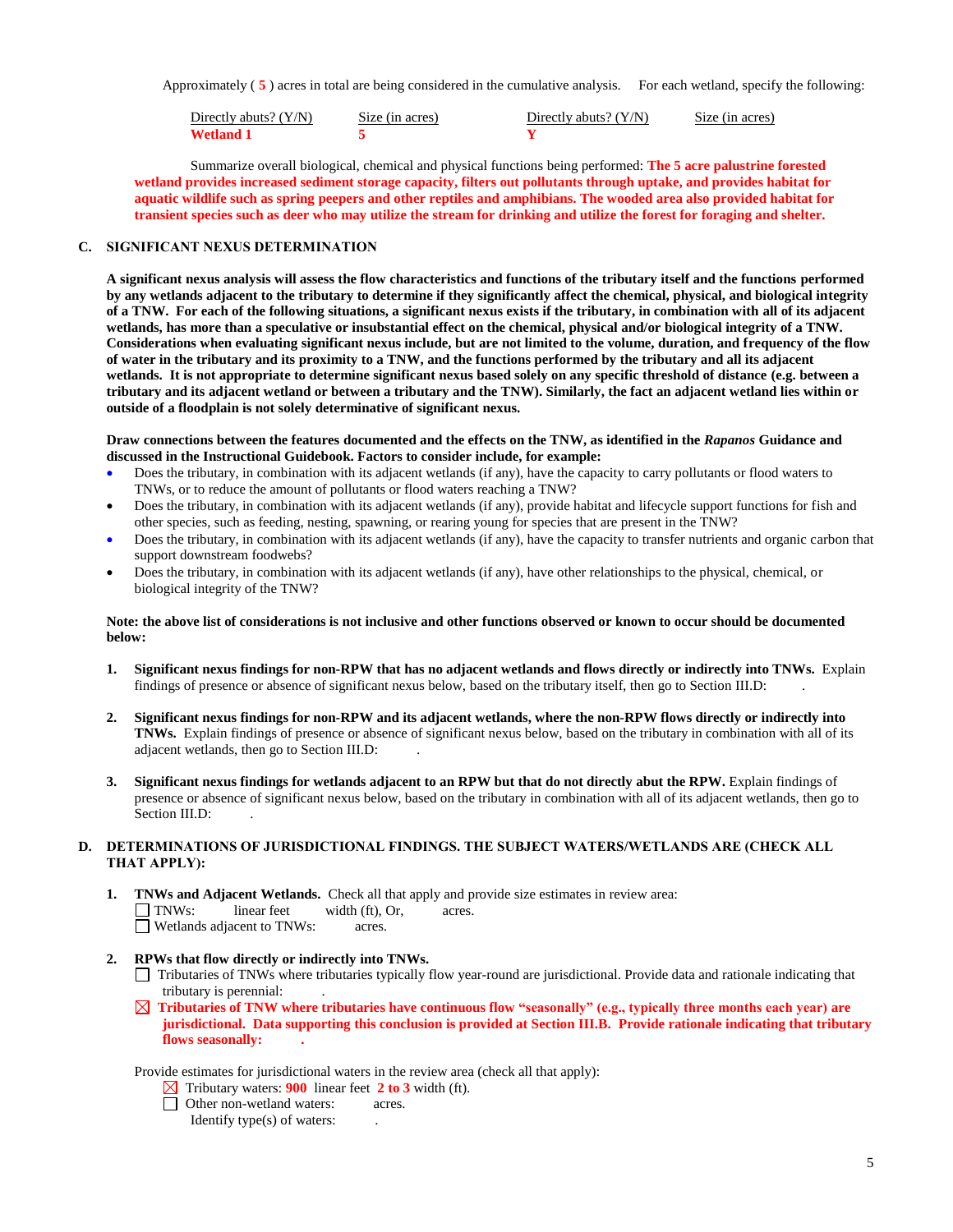## **3. Non-RPWs<sup>7</sup> that flow directly or indirectly into TNWs.**

Waterbody that is not a TNW or an RPW, but flows directly or indirectly into a TNW, and it has a significant nexus with a TNW is jurisdictional. Data supporting this conclusion is provided at Section III.C.

Provide estimates for jurisdictional waters within the review area (check all that apply):<br>  $\Box$  Tributary waters: linear feet width (ft).

- □ Tributary waters: linear feet width (ft).
- **D** Other non-wetland waters: acres.

Identify type(s) of waters: **.**

- **4. Wetlands directly abutting an RPW that flow directly or indirectly into TNWs.**
	- Wetlands directly abut RPW and thus are jurisdictional as adjacent wetlands.
		- Wetlands directly abutting an RPW where tributaries typically flow year-round. Provide data and rationale indicating that tributary is perennial in Section III.D.2, above. Provide rationale indicating that wetland is directly abutting an RPW: **.**
		- **Wetlands directly abutting an RPW where tributaries typically flow "seasonally." Provide data indicating that tributary is seasonal in Section III.B and rationale in Section III.D.2, above. Provide rationale indicating that wetland is directly abutting an RPW: .**

Provide acreage estimates for jurisdictional wetlands in the review area: **5 acres**.

- **5. Wetlands adjacent to but not directly abutting an RPW that flow directly or indirectly into TNWs.**
	- $\Box$  Wetlands that do not directly abut an RPW, but when considered in combination with the tributary to which they are adjacent and with similarly situated adjacent wetlands, have a significant nexus with a TNW are jurisidictional. Data supporting this conclusion is provided at Section III.C.

Provide acreage estimates for jurisdictional wetlands in the review area: acres.

## **6. Wetlands adjacent to non-RPWs that flow directly or indirectly into TNWs.**

Wetlands adjacent to such waters, and have when considered in combination with the tributary to which they are adjacent and with similarly situated adjacent wetlands, have a significant nexus with a TNW are jurisdictional. Data supporting this conclusion is provided at Section III.C.

Provide estimates for jurisdictional wetlands in the review area: acres.

## **7. Impoundments of jurisdictional waters. 8**

- As a general rule, the impoundment of a jurisdictional tributary remains jurisdictional.
- Demonstrate that impoundment was created from "waters of the U.S.," or
- Demonstrate that water meets the criteria for one of the categories presented above (1-6), or
- $\Box$ Demonstrate that water is isolated with a nexus to commerce (see E below).

### **E. ISOLATED [INTERSTATE OR INTRA-STATE] WATERS, INCLUDING ISOLATED WETLANDS, THE USE, DEGRADATION OR DESTRUCTION OF WHICH COULD AFFECT INTERSTATE COMMERCE, INCLUDING ANY SUCH WATERS (CHECK ALL THAT APPLY):<sup>9</sup>**

- which are or could be used by interstate or foreign travelers for recreational or other purposes.
- $\Box$  from which fish or shellfish are or could be taken and sold in interstate or foreign commerce.
- which are or could be used for industrial purposes by industries in interstate commerce.
- Interstate isolated waters.Explain: .
- □ Other factors. Explain:

### **Identify water body and summarize rationale supporting determination:** .

Provide estimates for jurisdictional waters in the review area (check all that apply):

Tributary waters: linear feet width (ft).

**D** Other non-wetland waters: acres.

**I** Wetlands: acres.

 $\overline{a}$ 

Identify type(s) of waters: **.**

<sup>7</sup> See Footnote # 3.

<sup>8</sup> To complete the analysis refer to the key in Section III.D.6 of the Instructional Guidebook.

**<sup>9</sup> Prior to asserting or declining CWA jurisdiction based solely on this category, Corps Districts will elevate the action to Corps and EPA HQ for review consistent with the process described in the Corps/EPA** *Memorandum Regarding CWA Act Jurisdiction Following Rapanos.*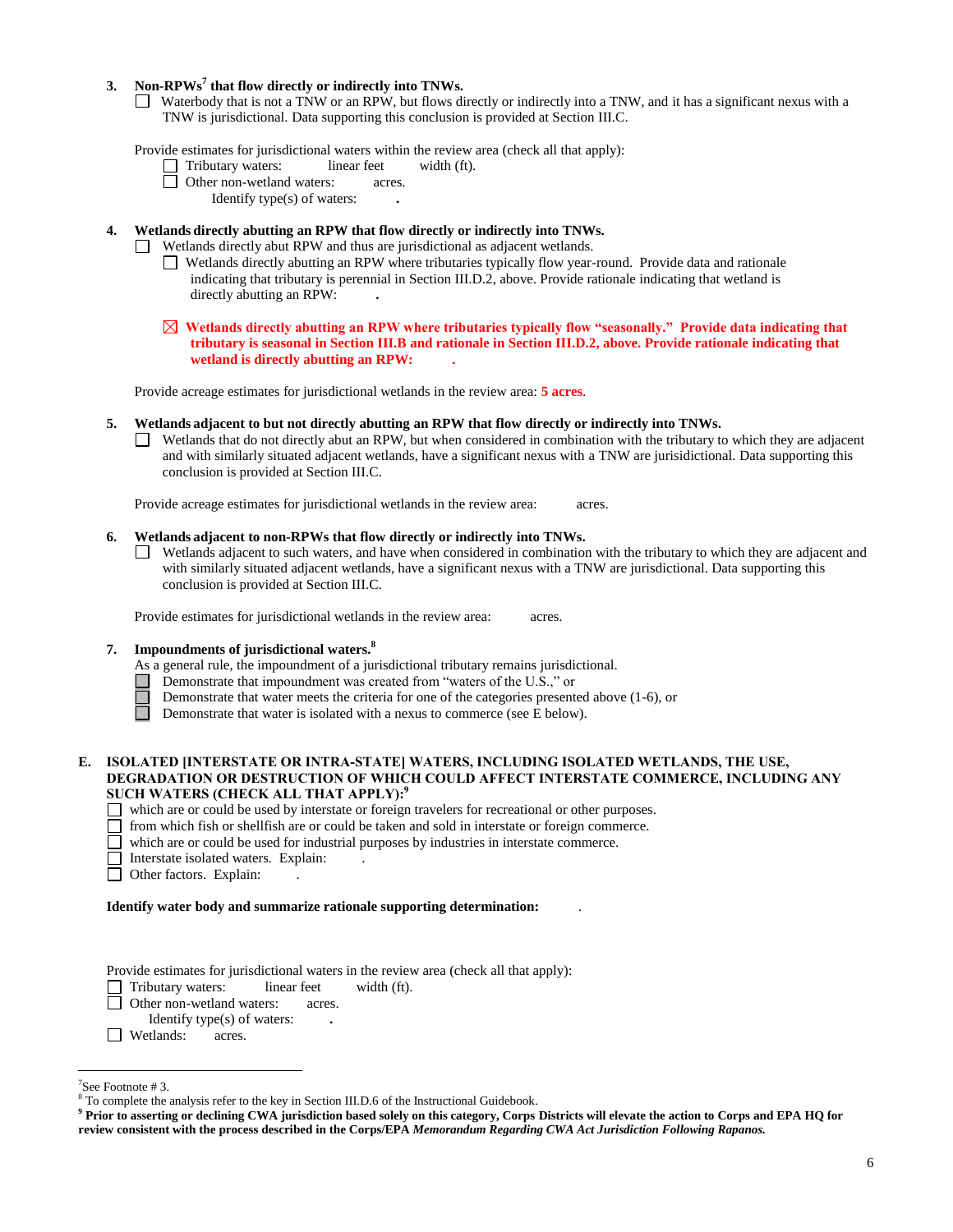## **F. NON-JURISDICTIONAL WATERS, INCLUDING WETLANDS (CHECK ALL THAT APPLY):**

- $\boxtimes$  If potential wetlands were assessed within the review area, these areas did not meet the criteria in the 1987 Corps of Engineers Wetland Delineation Manual and/or appropriate Regional Supplements. **A wet signature observed on aerial imagery within the northern farm-field near the farm road was investigated during the field inspections. Hydrology and hydrophytic vegetation was not present during either site visit, therefore the area did not meet the criteria identified in the Regional Supplement to the Corps of Engineers Wetland Delineation Manual: Atlantic and Gulf Coastal Plain.**
- Review area included isolated waters with no substantial nexus to interstate (or foreign) commerce.

Prior to the Jan 2001 Supreme Court decision in "*SWANCC*," the review area would have been regulated based solely on the  $\Box$ "Migratory Bird Rule" (MBR).

Waters do not meet the "Significant Nexus" standard, where such a finding is required for jurisdiction. Explain: **.**

 $\boxtimes$  Other: (explain, if not covered above): An existing rill was observed during the Corps site inspection. A clear area of erosion **was observed within the northern farm field along the slope between the road and the wetlands on the northern side of the site. The area did not exhibit any signs of an ordinary high water mark on site including a lack of a clear line impressed upon the bank, no sorting of material, and some vegetation existed within portions of the feature. Due to the lack of an ordinary high water mark, the feature would not fit the definition of a stream channel and is considered to be a drainage swale.**

Provide acreage estimates for non-jurisdictional waters in the review area, where the sole potential basis of jurisdiction is the MBR factors (i.e., presence of migratory birds, presence of endangered species, use of water for irrigated agriculture), using best professional judgment (check all that apply):

- Non-wetland waters (i.e., rivers, streams): linear feet width (ft).
- $\Box$ Lakes/ponds: acres.
- П Other non-wetland waters: acres. List type of aquatic resource:
- Wetlands: acres. П

Provide acreage estimates for non-jurisdictional waters in the review area that do not meet the "Significant Nexus" standard, where such a finding is required for jurisdiction (check all that apply):

Non-wetland waters (i.e., rivers, streams): linear feet, width (ft).  $\Box$ 

 $\Box$ Lakes/ponds: acres.

- Other non-wetland waters: acres. List type of aquatic resource:  $\Box$
- $\Box$ Wetlands: acres.

## **SECTION IV: DATA SOURCES.**

**A. SUPPORTING DATA. Data reviewed for JD (check all that apply -** checked items shall be included in case file and, where checked and requested, appropriately reference sources below):

Maps, plans, plots or plat submitted by or on behalf of the applicant/consultant: **Map dated June 2, 2014 created by R.A. Barrett & Associates, Inc**.

Data sheets prepared/submitted by or on behalf of the applicant/consultant. **Additional information was provided by McCarthy & Associates and the original map provided with the delineation report was revised to reflect additional wetlands and waters found on the subject property. In general, the Corps concurs with the waters as described in the wetland delineation report; however additional areas that were not previously addressed in the wetland delineation report were accessed in additional information provided by the consultant as a result of the Corps site investigation.**

Office concurs with data sheets/delineation report.

- $\boxtimes$  Office does not concur with data sheets/delineation report.
- Data sheets prepared by the Corps:
- $\Box$  Corps navigable waters' study:

 $\boxtimes$  U.S. Geological Survey Hydrologic Atlas:

- $\boxtimes$  USGS NHD data.
- □ USGS 8 and 12 digit HUC maps.
- $\Box$  U.S. Geological Survey map(s). Cite scale & quad name:

USDA Natural Resources Conservation Service Soil Survey. Citation:**Web Soil Survey provided by the consultant in the delineation report**.

National wetlands inventory map(s). Cite name: **GIS data layer obtained from http://www.fws.gov/wetlands/Data/Data-Download.html**.

State/Local wetland inventory map(s): **Maryland Department of Natural Resources Wetland GIS Data Layer obtained from http://dnrweb.dnr.state.md.us/gis/data/data.asp**.

 $\Box$  FEMA/FIRM maps:

100-year Floodplain Elevation is: (National Geodectic Vertical Datum of 1929)

Photographs: Aerial (Name & Date):**Maryland Merlin Online 2007-2008 & 2010-2011 6-inch color aerial photography custom maps obtained from [http://www.mdmerlin.net/mapper.html;](http://www.mdmerlin.net/mapper.html) Google Earth historical aerial imagery; State of Maryland Nontidal Wetland Maps**.

or  $\boxtimes$  Other (Name & Date): **Photographs taken by the Corps dated March 20, 2014 and May 9, 2014**.

- Previous determination(s). File no. and date of response letter:
- Applicable/supporting case law: .

Applicable/supporting scientific literature: .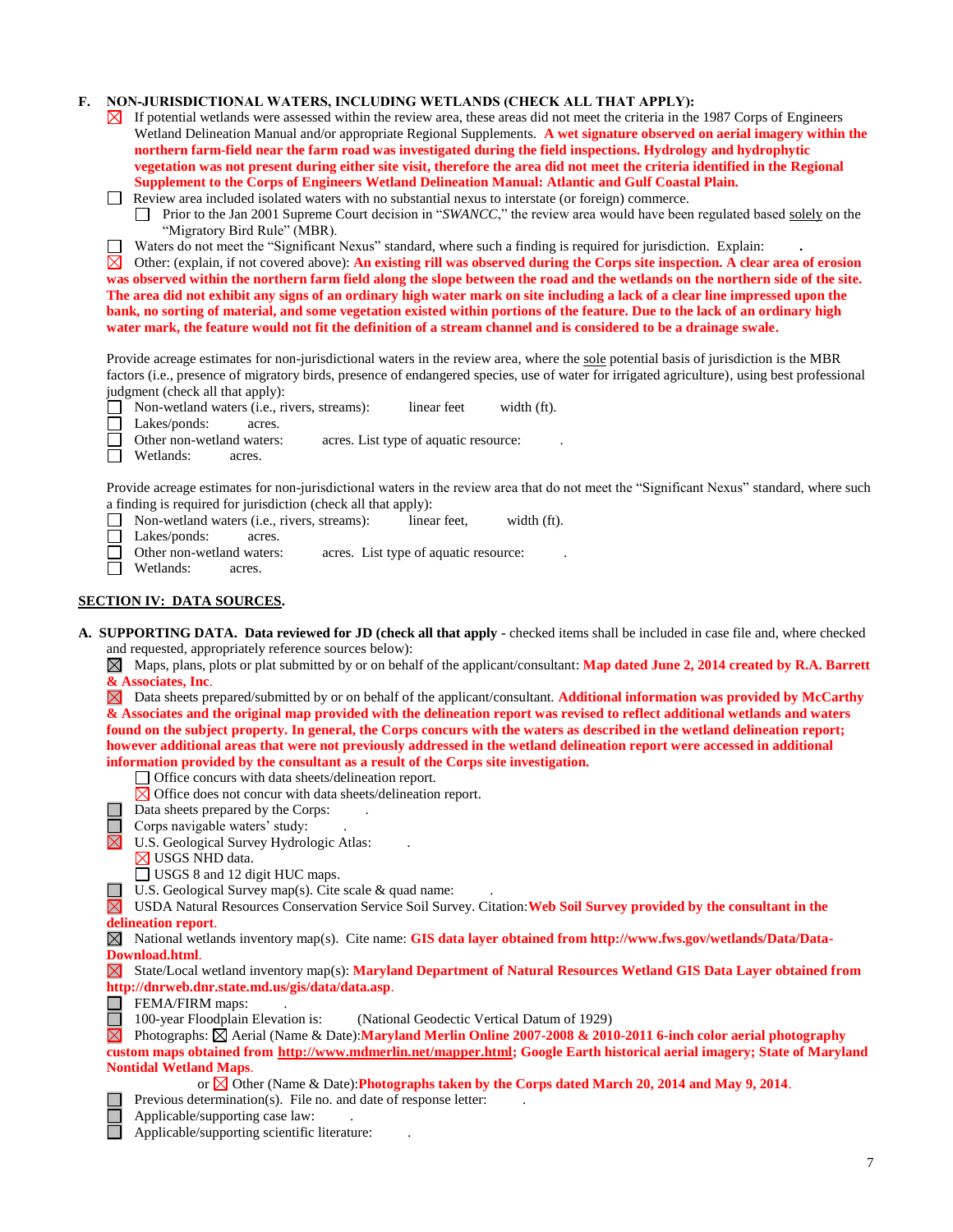$\Box$  Other information (please specify):

# **B. ADDITIONAL COMMENTS TO SUPPORT JD:**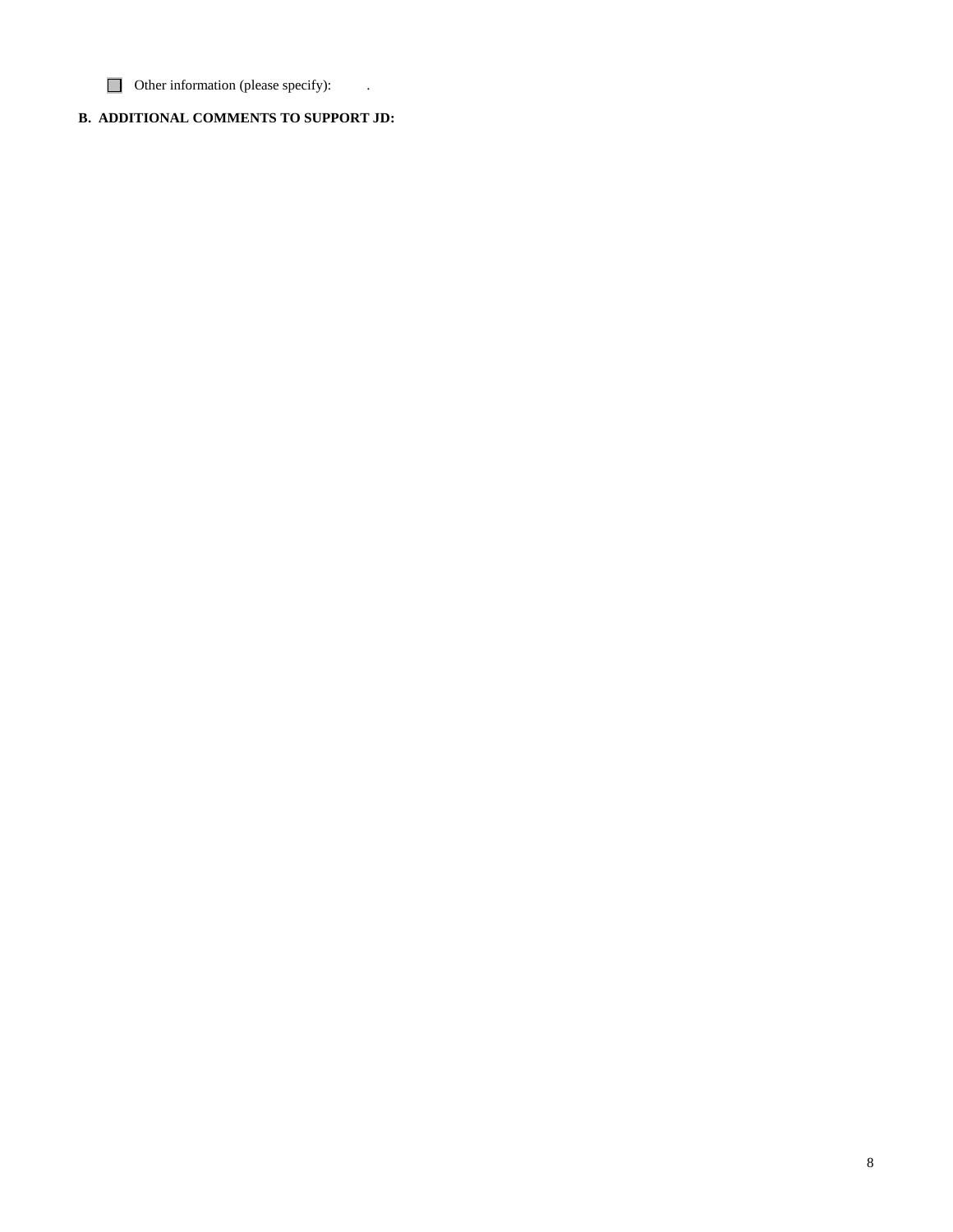## **APPROVED JURISDICTIONAL DETERMINATION FORM U.S. Army Corps of Engineers**

This form should be completed by following the instructions provided in Section IV of the JD Form Instructional Guidebook.

### **SECTION I: BACKGROUND INFORMATION**

- **A. REPORT COMPLETION DATE FOR APPROVED JURISDICTIONAL DETERMINATION (JD): June 13, 2014**
- **B. DISTRICT OFFICE, FILE NAME, AND NUMBER: CENAB-OP-RMS 2014-00239 (Thompson Property/JD)**

## **C. PROJECT LOCATION AND BACKGROUND INFORMATION:**

State: **Maryland** County/parish/borough**: St. Mary's** City: **Hollywood** Center coordinates of site (lat/long in degree decimal format): Lat. **39° 19' 30.41" N**, Long. **76° 33' 21.61" W**. Name of nearest waterbody: **Broad Run** Name of nearest Traditional Navigable Water (TNW) into which the aquatic resource flows: **Breton Bay** Name of watershed or Hydrologic Unit Code (HUC): **02080101**

- Check if map/diagram of review area and/or potential jurisdictional areas is/are available upon request.
- Check if other sites (e.g., offsite mitigation sites, disposal sites, etc…) are associated with this action and are recorded on a different JD form.

### **D. REVIEW PERFORMED FOR SITE EVALUATION (CHECK ALL THAT APPLY):**

□ Office (Desk) Determination. Date:

Field Determination. Date(s): **March 20, 2014 and May 9, 2014**

### **SECTION II: SUMMARY OF FINDINGS**

## **A. RHA SECTION 10 DETERMINATION OF JURISDICTION.**

There **are not** "*navigable waters of the U.S.*" within Rivers and Harbors Act (RHA) jurisdiction (as defined by 33 CFR part 329) in the review area. [*Required*] Waters subject to the ebb and flow of the tide.<br>Waters are proceed.

Waters are presently used, or have been used in the past, or may be susceptible for use to transport interstate or foreign commerce. Explain: **.**

## **B. CWA SECTION 404 DETERMINATION OF JURISDICTION.**

There **are** "*waters of the U.S.*" within Clean Water Act (CWA) jurisdiction (as defined by 33 CFR part 328) in the review area. [*Required*]

### **1. Waters of the U.S.**

**a. Indicate presence of waters of U.S. in review area (check all that apply):**



- TNWs, including territorial seas *Complete Section III.A. next*
- Wetlands adjacent to TNWs *Complete Section III.A.2 next*
- Relatively permanent waters<sup>[1](#page-8-0)</sup> (RPWs) that flow directly or indirectly into TNWs *Complete Section III.D.2 next*
- Non-RPWs that flow directly or indirectly into TNWs *Complete Sections III.B through D next*
- Wetlands directly abutting RPWs that flow directly or indirectly into TNWs *Go to Section III.D.4 –*
- ñ Wetlands adjacent to but not directly abutting RPWs that flow directly or indirectly into TNWs – *Complete* S*ections III.B through D next –*



Wetlands adjacent to non-RPWs that flow directly or indirectly into TNWs – *Complete* S*ections III.B through D next –*

- Impoundments of jurisdictional waters *Go to Section III.*
- Isolated (interstate or intrastate) waters, including isolated wetlands *Go to Section III.E*
- **b. Identify (estimate) size of waters of the U.S. in the review area:**<br>Non-wetland waters: linear feet: width (ft) and/or Non-wetland waters: linear feet: width (ft) and/or acres. Wetlands: acres.
- **c. Limits (boundaries) of jurisdiction** based on: **Pick List** Elevation of established OHWM (if known):

## **2. Non-regulated waters/wetlands (check if applicable): [2](#page-8-1)**

Potentially jurisdictional waters and/or wetlands were assessed within the review area and determined to be not jurisdictional.<br>Explain: Go to Section III.F Explain: .*Go to Section III.F*

# **SECTION III: CWA ANALYSIS**

## **A. TNWs AND WETLANDS ADJACENT TO TNWs**

<span id="page-8-1"></span><span id="page-8-0"></span><sup>&</sup>lt;sup>1</sup> For purposes of this form, an RPW is defined as a tributary that is not a TNW and that typically flows year-round or has continuous flow at least "seasonally" (e.g., typically 3 months).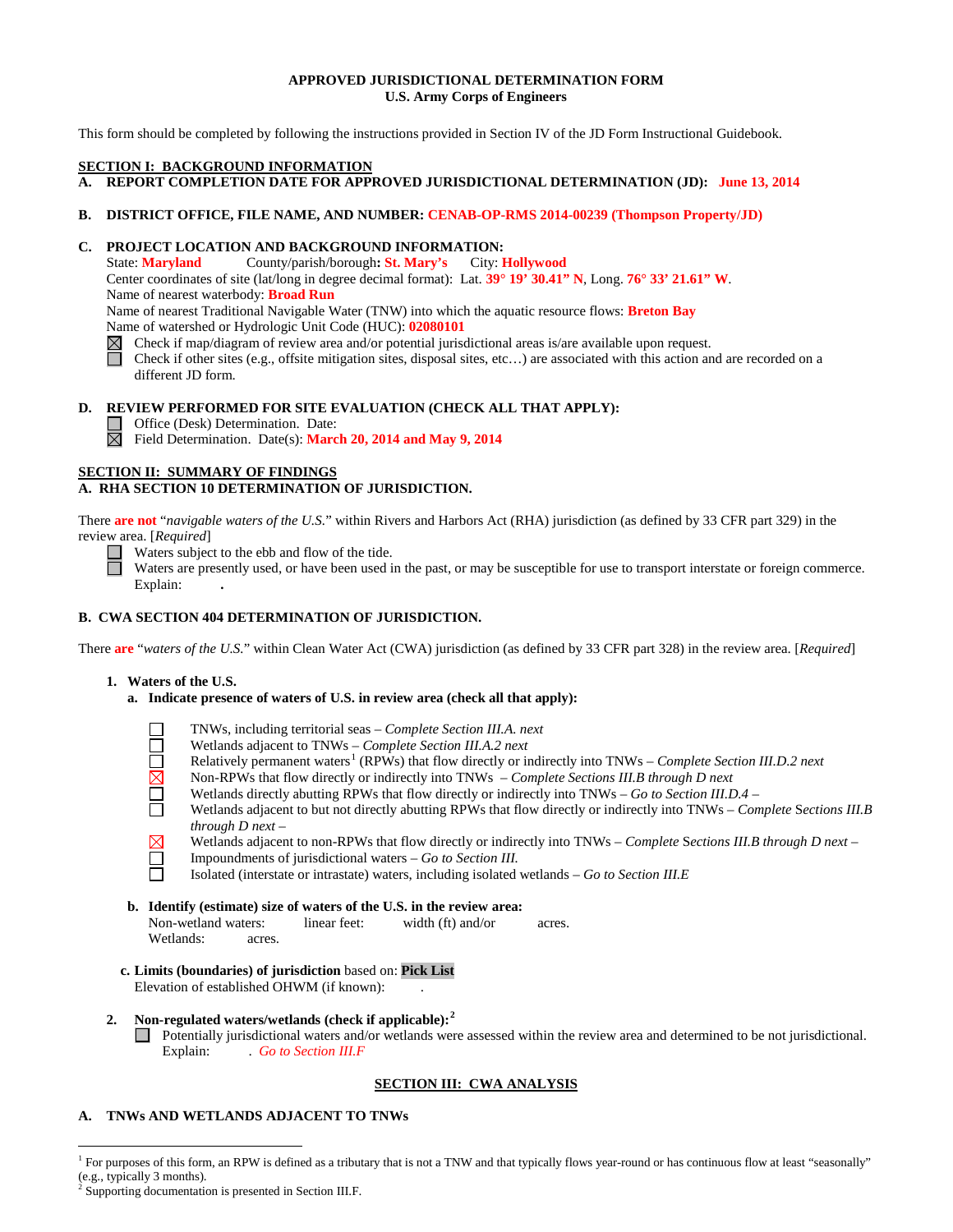**The agencies will assert jurisdiction over TNWs and wetlands adjacent to TNWs. If the aquatic resource is a TNW, complete Section III.A.1 and Section III.D.1. only; if the aquatic resource is a wetland adjacent to a TNW, complete Sections III.A.1 and 2 and Section III.D.1.; otherwise, see Section III.B below**.

**1. TNW** 

Identify TNW: .

Summarize rationale supporting determination: .

#### **2. Wetland adjacent to TNW**

Summarize rationale supporting conclusion that wetland is "adjacent":

### **B. CHARACTERISTICS OF TRIBUTARY (THAT IS NOT A TNW) AND ITS ADJACENT WETLANDS (IF ANY):**

**This section summarizes information regarding characteristics of the tributary and its adjacent wetlands, if any, and it helps determine whether or not the standards for jurisdiction established under Rapanos have been met.** 

**The agencies will assert jurisdiction over non-navigable tributaries of TNWs where the tributaries are "relatively permanent waters" (RPWs), i.e. tributaries that typically flow year-round or have continuous flow at least seasonally (e.g., typically 3 months). A wetland that directly abuts an RPW is also jurisdictional. If the aquatic resource is not a TNW, but has year-round (perennial) flow, skip to Section III.D.2. If the aquatic resource is a wetland directly abutting a tributary with perennial flow, skip to Section III.D.4.**

**A wetland that is adjacent to but that does not directly abut an RPW requires a significant nexus evaluation. Corps districts and EPA regions will include in the record any available information that documents the existence of a significant nexus between a relatively permanent tributary that is not perennial (and its adjacent wetlands if any) and a traditional navigable water, even though a significant nexus finding is not required as a matter of law.**

**If the waterbody[3](#page-9-0) is not an RPW, or a wetland directly abutting an RPW, a JD will require additional data to determine if the waterbody has a significant nexus with a TNW. If the tributary has adjacent wetlands, the significant nexus evaluation must consider the tributary in combination with all of its adjacent wetlands. This significant nexus evaluation that combines, for analytical purposes, the tributary and all of its adjacent wetlands is used whether the review area identified in the JD request is the tributary, or its adjacent wetlands, or both. If the JD covers a tributary with adjacent wetlands, complete Section III.B.1 for the tributary, Section III.B.2 for any onsite wetlands, and Section III.B.3 for all wetlands adjacent to that tributary, both onsite and offsite. The determination whether a significant nexus exists is determined in Section III.C below.**

- **1. Characteristics of non-TNWs that flow directly or indirectly into TNW**
	- **(i) General Area Conditions:** Watershed size: 1,177.4 **square miles** Drainage area**: 50 acres** Average annual rainfall: **47 inches** Average annual snowfall: **12 inches**
	- **(ii) Physical Characteristics:**
		- (a) Relationship with TNW:
			- $\Box$  Tributary flows directly into TNW.  $\boxtimes$  Tributary flows through **3** tributaries before entering TNW.

Project waters are **10-15** river miles from TNW. Project waters are **1-2** river miles from RPW. Project waters are **2-5** aerial (straight) miles from TNW. Project waters are **1 (or less)** aerial (straight) miles from RPW. Project waters cross or serve as state boundaries. Explain: **N/A**.

Identify flow route to TNW<sup>[4](#page-9-1)</sup>: The unnamed non-RPW flows through a prior-converted cropland and through a **culvert under Sandy Bottom Road. The unnamed tributary flows into Broad Run, which flows into Broad Run, which flows in McIntosh Run and into Breton Bay a tidally influenced traditionally navigable tributary of the Potomac River**.

Tributary stream order, if known: .

<span id="page-9-0"></span><sup>&</sup>lt;sup>3</sup> Note that the Instructional Guidebook contains additional information regarding swales, ditches, washes, and erosional features generally and in the arid West.

<span id="page-9-1"></span><sup>4</sup> Flow route can be described by identifying, e.g., tributary a, which flows through the review area, to flow into tributary b, which then flows into TNW.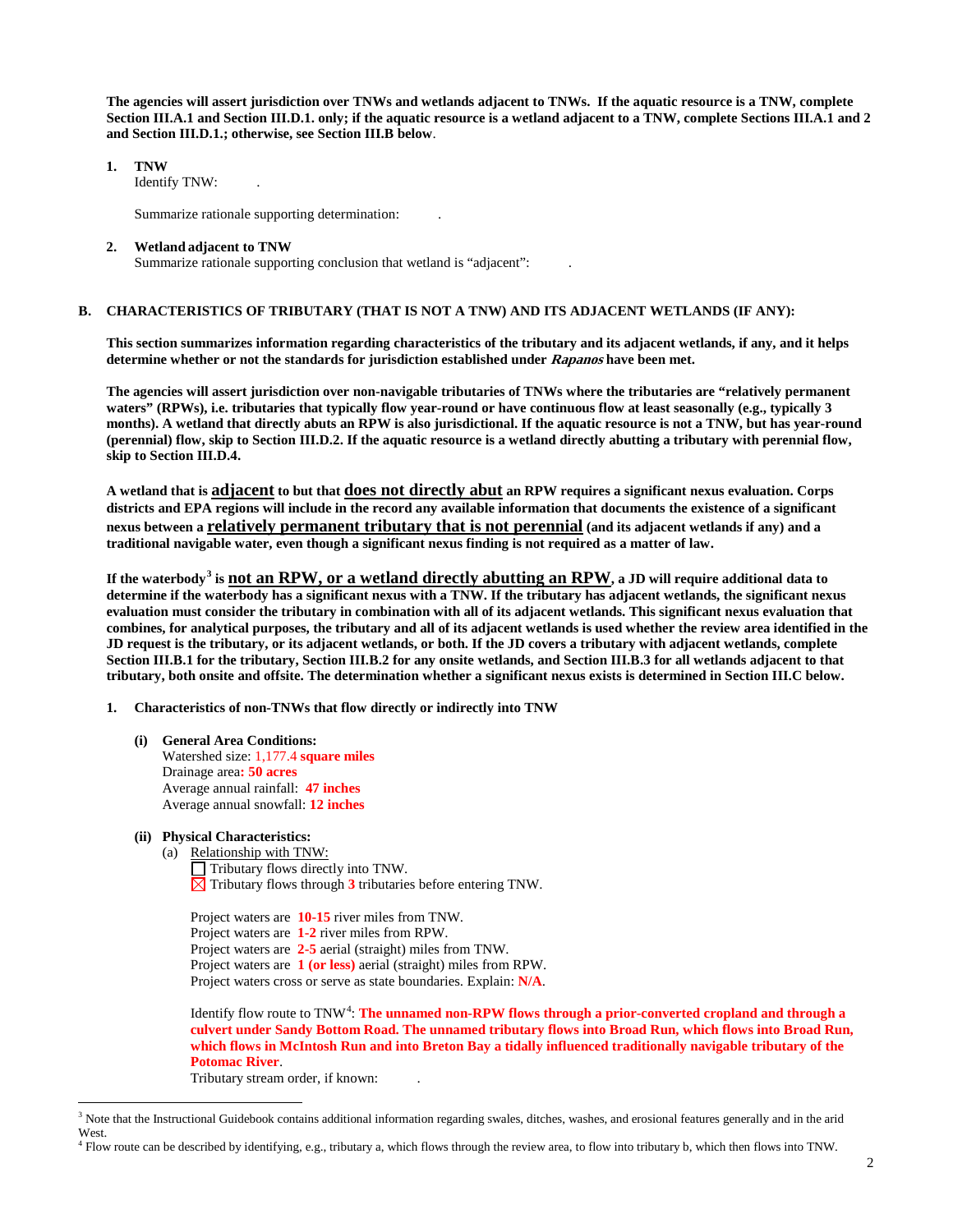- (b) General Tributary Characteristics (check all that apply):
	- **Tributary** is: Natural

Artificial (man-made). Explain: .

Manipulated (man-altered). Explain: **The tributary is a previously excavated channel at the edge of an existing agricultural field. Evidence of excavation, including historic spoil piles that have created a micro-berm along the channel were present during site visits conducted by the Corps**. **Historic aerials show a different alignment of the channel within the agricultural field and the stream is entirely natural beyond the culvert under Sandy Bottom Road. The evidence shows that a portion of the existing stream was manipulated to provide drainage for an agricultural operation.**

> **Tributary** properties with respect to top of bank (estimate): Average width: **1-2** feet

Average depth: **3 to 6 inches** Average side slopes: **Vertical (1:1 or less).** 

Primary tributary substrate composition (check all that apply):

| $\boxtimes$ Silts | .<br>$\boxtimes$ Sands           | $\Box$ Concrete |
|-------------------|----------------------------------|-----------------|
| $\Box$ Cobbles    | $\Box$ Gravel                    | $\Box$ Muck     |
| $\Box$ Bedrock    | $\Box$ Vegetation. Type/% cover: |                 |
|                   |                                  |                 |

Other. Explain: **Water stained leaves and debris were observed in some areas of the channel**.

Tributary condition/stability [e.g., highly eroding, sloughing banks]. Explain: **The banks of the tributary were moderately eroded, as observed in tree root exposure, steep slopes and undercut banks in some locations. The steep banks and the presence of large trees directly adjacent to the tributary do not allow the tributary to meander outside of the originally excavated ditch area.**

Presence of run/riffle/pool complexes. Explain:

Tributary geometry: **Relatively straight The channel meandered tightly through the relatively straight historically excavated ditch area.**

Tributary gradient (approximate average slope): **1 to 2** %

(c) Flow:

Tributary provides for: **Intermittent but not seasonal flow**

Estimate average number of flow events in review area/year: **6-10**

Describe flow regime: **The tributary would be a seasonally intermittent non-RPW that flows between 2 weeks to 3 months out of the year. Ground water influence was evident from seeps observed along the slopes of the bank.**

Other information on duration and volume: .

Surface flow is: **Discrete and confined.** Characteristics:

| Subsurface flow: Unknown. Explain findings: |  |  |
|---------------------------------------------|--|--|
|---------------------------------------------|--|--|

 $\Box$  Dye (or other) test performed:

Tributary has (check all that apply):

| Bed and banks                                                    |                                                                                                                  |
|------------------------------------------------------------------|------------------------------------------------------------------------------------------------------------------|
| $\boxtimes$ OHWM <sup>5</sup> (check all indicators that apply): |                                                                                                                  |
| clear, natural line impressed on the bank                        | the presence of litter and debris<br>⊠                                                                           |
| changes in the character of soil                                 | destruction of terrestrial vegetation                                                                            |
| shelving                                                         | the presence of wrack line                                                                                       |
| vegetation matted down, bent, or absent                          | sediment sorting                                                                                                 |
| leaf litter disturbed or washed away                             | scour                                                                                                            |
| sediment deposition                                              | multiple observed or predicted flow events                                                                       |
| water staining                                                   | abrupt change in plant community                                                                                 |
| other (list):                                                    |                                                                                                                  |
| Discontinuous OHWM. <sup>6</sup> Explain:                        |                                                                                                                  |
|                                                                  |                                                                                                                  |
|                                                                  | If factors other than the OHWM were used to determine lateral extent of CWA jurisdiction (check all that apply): |
| High Tide Line indicated by:                                     | Mean High Water Mark indicated by:                                                                               |
| oil or scum line along shore objects                             | survey to available datum;                                                                                       |
| fine shell or debris deposits (foreshore)                        | physical markings;                                                                                               |
| physical markings/characteristics                                | vegetation lines/changes in vegetation types.                                                                    |
| tidal gauges                                                     |                                                                                                                  |

<span id="page-10-1"></span><span id="page-10-0"></span> <sup>5</sup> <sup>5</sup>A natural or man-made discontinuity in the OHWM does not necessarily sever jurisdiction (e.g., where the stream temporarily flows underground, or where the OHWM has been removed by development or agricultural practices). Where there is a break in the OHWM that is unrelated to the waterbody's flow regime (e.g., flow over a rock outcrop or through a culvert), the agencies will look for indicators of flow above and below the break. <sup>6</sup>  $^6$ Ibid.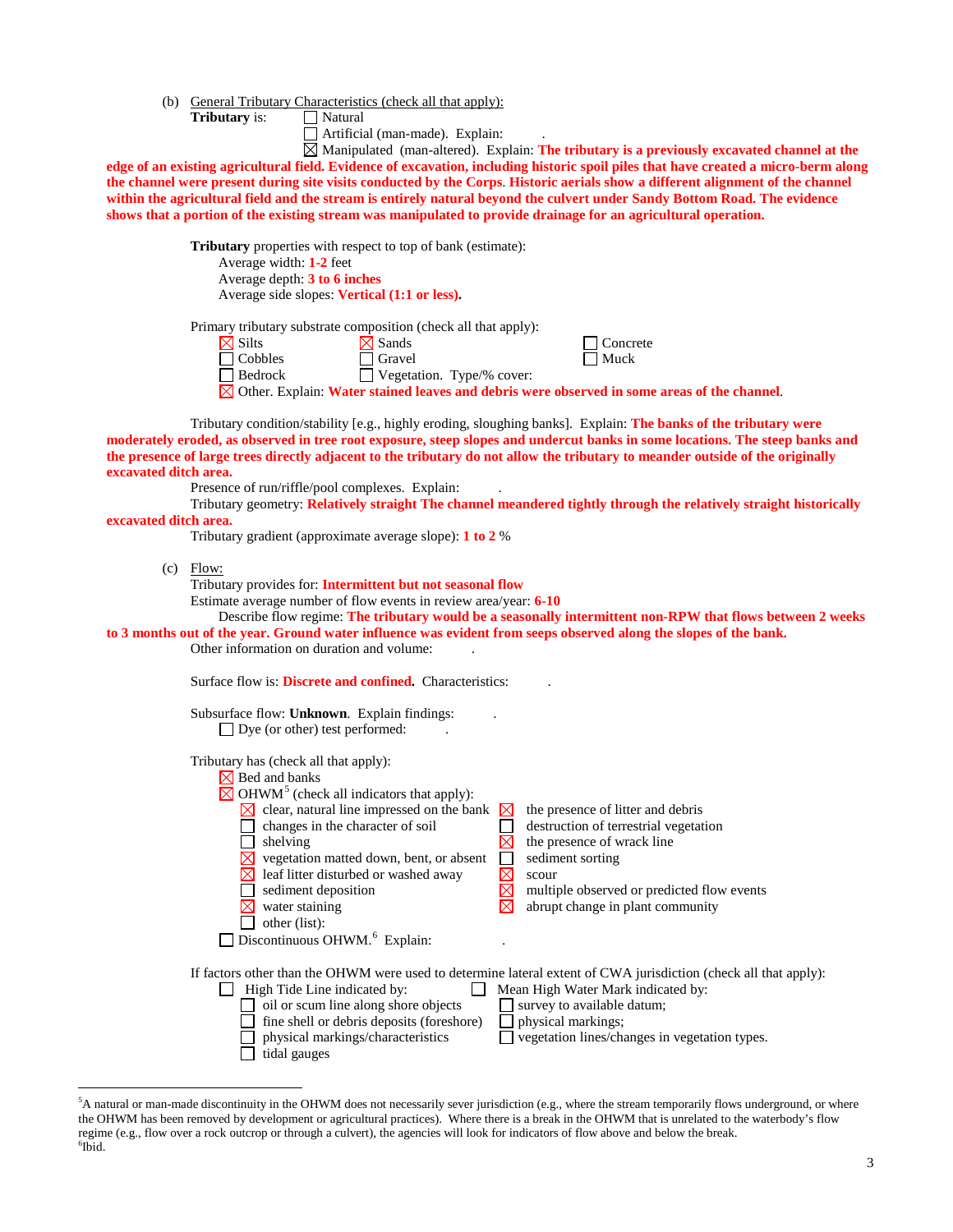$\Box$  other (list):

#### **(iii) Chemical Characteristics:**

Characterize tributary (e.g., water color is clear, discolored, oily film; water quality; general watershed characteristics, etc.). Explain: **The water flowing through the tributary was clear. No oily films or sheens were observed in the tributary. Some water-stained leaves were observed throughout the tributary.**

Identify specific pollutants, if known: **Not known**

### **(iv) Biological Characteristics. Channel supports (check all that apply):**

 $\Box$  Riparian corridor. Characteristics (type, average width):

 $\boxtimes$  Wetland fringe. Characteristics: **Two wetland areas occur adjacent to this tributary. One wetland is a small nontidal wetland meadow that is directly abutting the tributary, and is identified as Wetland 2. The second wetland, Wetland 3, is an emergent nontidal wetland that is adjacent to but not directly abutting the non-RPW. Overland sheet flow was observed from Wetland 3 into the tributary during the Corps site visit.**

 $\Box$  Habitat for:

Federally Listed species. Explain findings:

Fish/spawn areas. Explain findings:

Other environmentally-sensitive species. Explain findings:.

 $\Box$  Aquatic/wildlife diversity. Explain findings:

### **2. Characteristics of wetlands adjacent to non-TNW that flow directly or indirectly into TNW**

#### **(i) Physical Characteristics:**

(a) General Wetland Characteristics:

Properties:

Wetland size:

**Wetland 2: 50 square feet**

**Wetland 3: 5,100 square feet**

Wetland type. Explain: **Emergent nontidal wetlands**.

Wetland quality. Explain: **Wetlands 2 and 3 occur in depressional areas adjacent to the tributary. Both** 

**wetlands have vegetation that covers more than 80% of the wetland area. Wetland vegetation in these areas are dominated by juncus spp., Cinnamon fern, and marsh marigold**.

Project wetlands cross or serve as state boundaries. Explain: **N/A**.

(b) General Flow Relationship with Non-TNW:

Flow is: **Intermittent flow**. Explain: **The wetlands are connected to the wetland through overland sheet flow. An iron sheen was observed in wetland 3 which would indicate the influence of ground water.**

> Surface flow is**: Overland sheetflow**  Characteristics: .

Subsurface flow: **Yes**. Explain findings: **An iron sheen was observed in wetland 3 which would indicate the influence of ground water.**.

 $\Box$  Dye (or other) test performed:

- (c) Wetland Adjacency Determination with Non-TNW:
	- Directly abutting **Wetland 2 was directly abutting the tributary**

 $\boxtimes$  Not directly abutting

 $\boxtimes$  Discrete wetland hydrologic connection. Explain: **Wetland 3 is connected through a discrete wetland hydrologic connection. Water flows from the wetland through an non-jurisdictional drainage feature into the tributary**.

 $\Box$  Ecological connection. Explain:

 $\boxtimes$  Separated by berm/barrier. Explain: **A small berm exists adjacent to the tributary and Wetland 3; however a small depression in the berm provides a connection to the tributary**.

(d) Proximity (Relationship) to TNW

Project wetlands are **10-15** river miles from TNW. Project waters are **2-5** aerial (straight) miles from TNW.

Flow is from: **Wetland to navigable waters.**

Estimate approximate location of wetland as within the **2 - 5-year** floodplain.

**(ii) Chemical Characteristics:**

Characterize wetland system (e.g., water color is clear, brown, oil film on surface; water quality; general watershed characteristics; etc.). Explain:

**Wetland 2: Water color was clear and the surface was saturate.** 

**Wetland 3: Water-stained leaves were observed throughout the wetland area. Water flows through a culvert onto the property and ponds in depressional areas between individual trees. The wetland occurs within a microtopographic**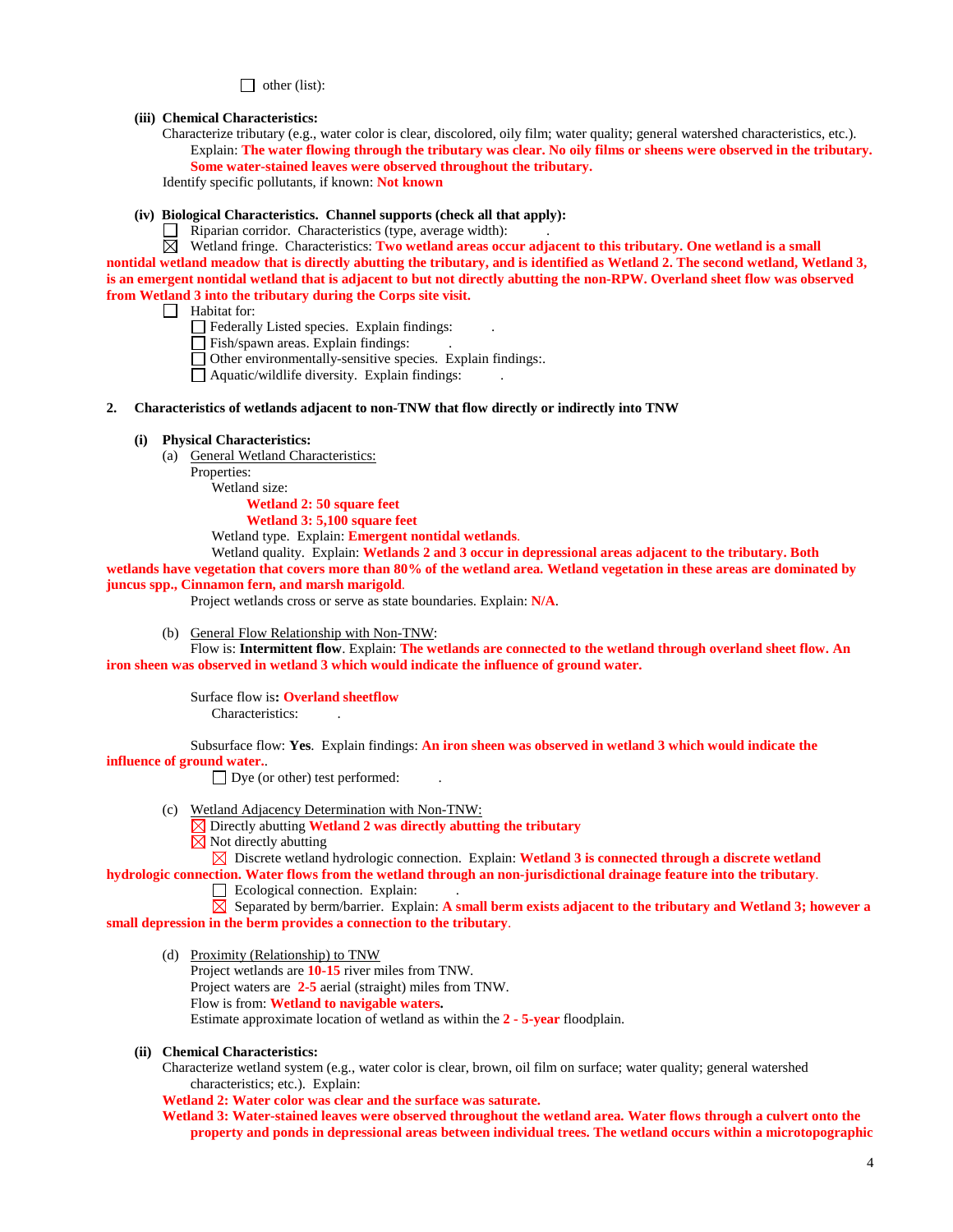### **feature. A red iron sheen was observed within areas of the wetland indicating the presence of ground water. Oil sheens were observed in portions of the wetland as well**.

Identify specific pollutants, if known: .

## **(iii) Biological Characteristics. Wetland supports (check all that apply):**

 $\Box$  Riparian buffer. Characteristics (type, average width):

Vegetation type/percent cover. Explain: **Wetland 3 is dominated by Cinnamon fern and marsh marigold that covers approximately 95% of the wetland area**. **Wetland 2 is dominated by a juncus spp. that covers approximately 80% of the wetland area.**

 $\Box$  Habitat for:

 $\Box$  Federally Listed species. Explain findings:

Fish/spawn areas. Explain findings: .

Other environmentally-sensitive species. Explain findings:

Aquatic/wildlife diversity. Explain findings: **The wetland provides habitat for local reptile and amphibian species. Tadpoles and young frogs were observed in wetland 2 during the Corps site inspection**.

### **3. Characteristics of all wetlands adjacent to the tributary (if any)**

All wetland(s) being considered in the cumulative analysis: **2** Approximately ( ) acres in total are being considered in the cumulative analysis. For each wetland, specify the following:

Directly abuts? (Y/N) Size (in acres) Directly abuts? (Y/N) Size (in acres) **Wetland 2 50 square feet Wetland 3 5,100 square feet**

Summarize overall biological, chemical and physical functions being performed: **The wetlands adjacent to the non-RPW provide filtration and uptake of pollutants and nutrients from runoff. In addition, Wetland 3 provides additional sediment and storm water storage capacity for runoff flowing through the property from the culvert under Sandy Bottom Road at the south of the property. The soil profile indicates a buried A horizon with stratified land layers, which were most likely deposited during prior storm events. Both wetlands provide spawning and nursery habitat for reptiles, amphibians, and some insects.**

## **C. SIGNIFICANT NEXUS DETERMINATION**

**A significant nexus analysis will assess the flow characteristics and functions of the tributary itself and the functions performed by any wetlands adjacent to the tributary to determine if they significantly affect the chemical, physical, and biological integrity of a TNW. For each of the following situations, a significant nexus exists if the tributary, in combination with all of its adjacent wetlands, has more than a speculative or insubstantial effect on the chemical, physical and/or biological integrity of a TNW. Considerations when evaluating significant nexus include, but are not limited to the volume, duration, and frequency of the flow of water in the tributary and its proximity to a TNW, and the functions performed by the tributary and all its adjacent wetlands. It is not appropriate to determine significant nexus based solely on any specific threshold of distance (e.g. between a tributary and its adjacent wetland or between a tributary and the TNW). Similarly, the fact an adjacent wetland lies within or outside of a floodplain is not solely determinative of significant nexus.** 

**Draw connections between the features documented and the effects on the TNW, as identified in the** *Rapanos* **Guidance and discussed in the Instructional Guidebook. Factors to consider include, for example:**

- Does the tributary, in combination with its adjacent wetlands (if any), have the capacity to carry pollutants or flood waters to TNWs, or to reduce the amount of pollutants or flood waters reaching a TNW?
- Does the tributary, in combination with its adjacent wetlands (if any), provide habitat and lifecycle support functions for fish and other species, such as feeding, nesting, spawning, or rearing young for species that are present in the TNW?
- Does the tributary, in combination with its adjacent wetlands (if any), have the capacity to transfer nutrients and organic carbon that support downstream foodwebs?
- Does the tributary, in combination with its adjacent wetlands (if any), have other relationships to the physical, chemical, or biological integrity of the TNW?

## **Note: the above list of considerations is not inclusive and other functions observed or known to occur should be documented below:**

- **1. Significant nexus findings for non-RPW that has no adjacent wetlands and flows directly or indirectly into TNWs.** Explain findings of presence or absence of significant nexus below, based on the tributary itself, then go to Section III.D:
- **2. Significant nexus findings for non-RPW and its adjacent wetlands, where the non-RPW flows directly or indirectly into TNWs.** Explain findings of presence or absence of significant nexus below, based on the tributary in combination with all of its adjacent wetlands, then go to Section III.D: **Both wetlands on the property adjacent to the tributary would flow into the tributary. Wetland 2 is directly abutting the non-RPW and Wetland 3 is adjacent to the non-RPW with a discrete**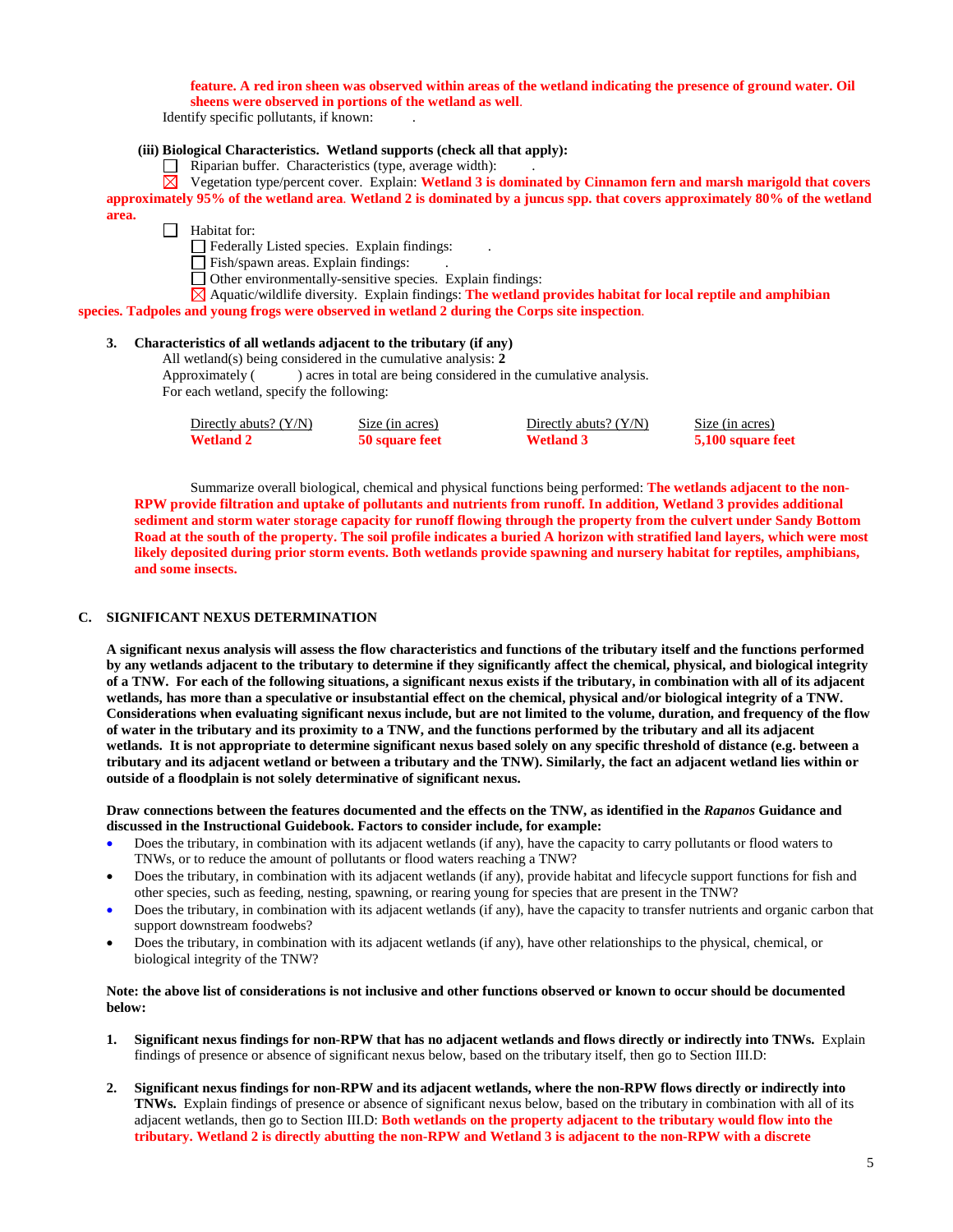**unregulated drainage feature that connects the wetland to the non-RPW. The wetlands provide habitat for wildlife such as resptiles and amphibians. The wetlands would also provide ecosystem functions to other RPWs and TNWs downstream by providing sediment storage capacity, stormwater storage capacity, and filtration of pollutants through nutrient uptake of the soil. The wetlands would help filter runoff entering the stream from the roadside ditch and culvert on the property. Wetlands 2 and 3 and the unnamed non-RPW tributary of Broad Run would have a significant nexus with traditionally navigable waters and are therefore waters of the United States within the Corps jurisdiction.**

**3. Significant nexus findings for wetlands adjacent to an RPW but that do not directly abut the RPW.** Explain findings of presence or absence of significant nexus below, based on the tributary in combination with all of its adjacent wetlands, then go to Section III.D:

## **D. DETERMINATIONS OF JURISDICTIONAL FINDINGS. THE SUBJECT WATERS/WETLANDS ARE (CHECK ALL THAT APPLY):**

- **1. <b>TNWs and Adjacent Wetlands.** Check all that apply and provide size estimates in review area:  $\Box$  **TNWs:** linear feet width (ft), Or, acres. width (ft), Or, acres. □ Wetlands adjacent to TNWs: acres.
- **2. RPWs that flow directly or indirectly into TNWs.**
	- Tributaries of TNWs where tributaries typically flow year-round are jurisdictional. Provide data and rationale indicating that tributary is perennial: .
	- **Tributaries of TNW where tributaries have continuous flow "seasonally" (e.g., typically three months each year) are jurisdictional. Data supporting this conclusion is provided at Section III.B. Provide rationale indicating that tributary flows seasonally: .**

Provide estimates for jurisdictional waters in the review area (check all that apply):

- $\Box$  Tributary waters: linear feet width (ft).
- Other non-wetland waters: acres.
	- Identify type(s) of waters: .

## **3. Non-RPWs[7](#page-13-0) that flow directly or indirectly into TNWs.**

 $\boxtimes$  Waterbody that is not a TNW or an RPW, but flows directly or indirectly into a TNW, and it has a significant nexus with a TNW is jurisdictional. Data supporting this conclusion is provided at Section III.C.

Provide estimates for jurisdictional waters within the review area (check all that apply):

- Tributary waters: **670** linear feet **1** width (ft).
- Other non-wetland waters: acres.
	- Identify type(s) of waters: **.**

## **4. Wetlands directly abutting an RPW that flow directly or indirectly into TNWs.**

Wetlands directly abut RPW and thus are jurisdictional as adjacent wetlands.

- Wetlands directly abutting an RPW where tributaries typically flow year-round. Provide data and rationale indicating that tributary is perennial in Section III.D.2, above. Provide rationale indicating that wetland is directly abutting an RPW: **.**
- **Wetlands directly abutting an RPW where tributaries typically flow "seasonally." Provide data indicating that tributary is seasonal in Section III.B and rationale in Section III.D.2, above. Provide rationale indicating that wetland is directly abutting an RPW: .**

Provide acreage estimates for jurisdictional wetlands in the review area: acres.

- **5. Wetlands adjacent to but not directly abutting an RPW that flow directly or indirectly into TNWs.**
	- $\Box$  Wetlands that do not directly abut an RPW, but when considered in combination with the tributary to which they are adjacent and with similarly situated adjacent wetlands, have a significant nexus with a TNW are jurisidictional. Data supporting this conclusion is provided at Section III.C.

Provide acreage estimates for jurisdictional wetlands in the review area: acres.

**6. Wetlands adjacent to non-RPWs that flow directly or indirectly into TNWs.** 

<span id="page-13-0"></span><sup>-&</sup>lt;br>7  $\sqrt{3}$ See Footnote # 3.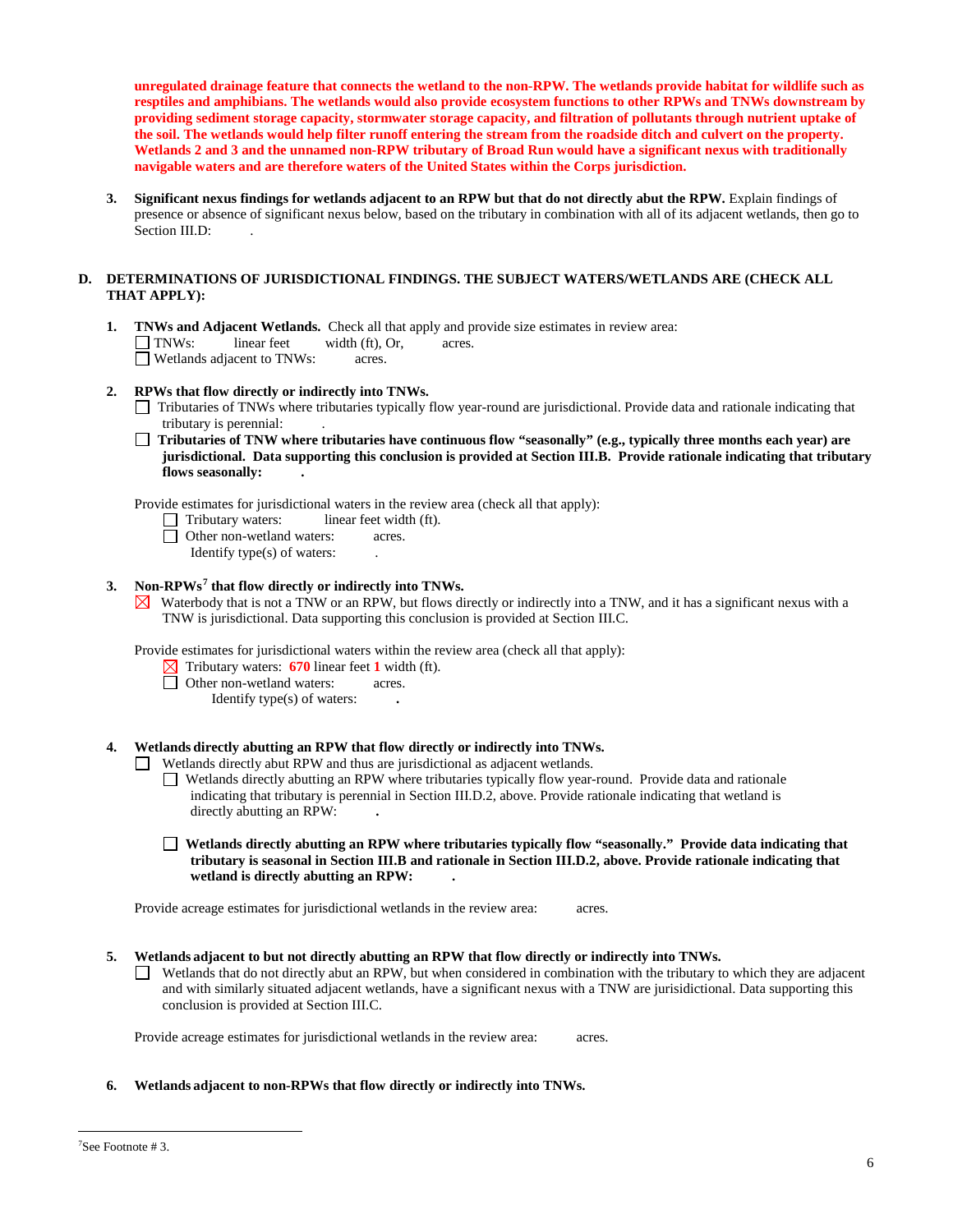$\boxtimes$  Wetlands adjacent to such waters, and have when considered in combination with the tributary to which they are adjacent and with similarly situated adjacent wetlands, have a significant nexus with a TNW are jurisdictional. Data supporting this conclusion is provided at Section III.C.

Provide estimates for jurisdictional wetlands in the review area: **5,150 square feet**.

## **7. Impoundments of jurisdictional waters. [8](#page-14-0)**

- As a general rule, the impoundment of a jurisdictional tributary remains jurisdictional.
- Demonstrate that impoundment was created from "waters of the U.S.," or
- Demonstrate that water meets the criteria for one of the categories presented above (1-6), or
- П Demonstrate that water is isolated with a nexus to commerce (see E below).

### **E. ISOLATED [INTERSTATE OR INTRA-STATE] WATERS, INCLUDING ISOLATED WETLANDS, THE USE, DEGRADATION OR DESTRUCTION OF WHICH COULD AFFECT INTERSTATE COMMERCE, INCLUDING ANY SUCH WATERS (CHECK ALL THAT APPLY):[9](#page-14-1)**

- which are or could be used by interstate or foreign travelers for recreational or other purposes.
- $\Box$  from which fish or shellfish are or could be taken and sold in interstate or foreign commerce.<br> $\Box$  which are or could be used for industrial purposes by industries in interstate commerce.
- which are or could be used for industrial purposes by industries in interstate commerce.
- □ Interstate isolated waters. Explain:
- □ Other factors. Explain:

#### **Identify water body and summarize rationale supporting determination:** .

| Provide estimates for jurisdictional waters in the review area (check all that apply): |  |  |  |
|----------------------------------------------------------------------------------------|--|--|--|
|                                                                                        |  |  |  |

Tributary waters: linear feet width (ft).

П Other non-wetland waters: acres.

Identify type(s) of waters: **.**

**Wetlands:** acres.

## **F. NON-JURISDICTIONAL WATERS, INCLUDING WETLANDS (CHECK ALL THAT APPLY):**

- $\Box$  If potential wetlands were assessed within the review area, these areas did not meet the criteria in the 1987 Corps of Engineers Wetland Delineation Manual and/or appropriate Regional Supplements.
- Review area included isolated waters with no substantial nexus to interstate (or foreign) commerce.

**Prior to the Jan 2001 Supreme Court decision in "***SWANCC***," the review area would have been regulated based solely on the** "Migratory Bird Rule" (MBR).

- Waters do not meet the "Significant Nexus" standard, where such a finding is required for jurisdiction. Explain: **.**  $\Box$ 
	- Other: (explain, if not covered above): **.**

Provide acreage estimates for non-jurisdictional waters in the review area, where the sole potential basis of jurisdiction is the MBR factors (i.e., presence of migratory birds, presence of endangered species, use of water for irrigated agriculture), using best professional judgment (check all that apply):

- П Non-wetland waters (i.e., rivers, streams): linear feet width (ft).
- П Lakes/ponds: acres.

Other non-wetland waters: acres. List type of aquatic resource:

Wetlands: acres. П

Provide acreage estimates for non-jurisdictional waters in the review area that do not meet the "Significant Nexus" standard, where such a finding is required for jurisdiction (check all that apply):

- □ Non-wetland waters (i.e., rivers, streams): linear feet, width (ft).
- $\Box$ Lakes/ponds: acres.<br>Other non-wetland waters:
- acres. List type of aquatic resource:
- Wetlands: acres.

### **SECTION IV: DATA SOURCES.**

<span id="page-14-0"></span> <sup>8</sup> To complete the analysis refer to the key in Section III.D.6 of the Instructional Guidebook.

<span id="page-14-1"></span>**<sup>9</sup> Prior to asserting or declining CWA jurisdiction based solely on this category, Corps Districts will elevate the action to Corps and EPA HQ for review consistent with the process described in the Corps/EPA** *Memorandum Regarding CWA Act Jurisdiction Following Rapanos.*